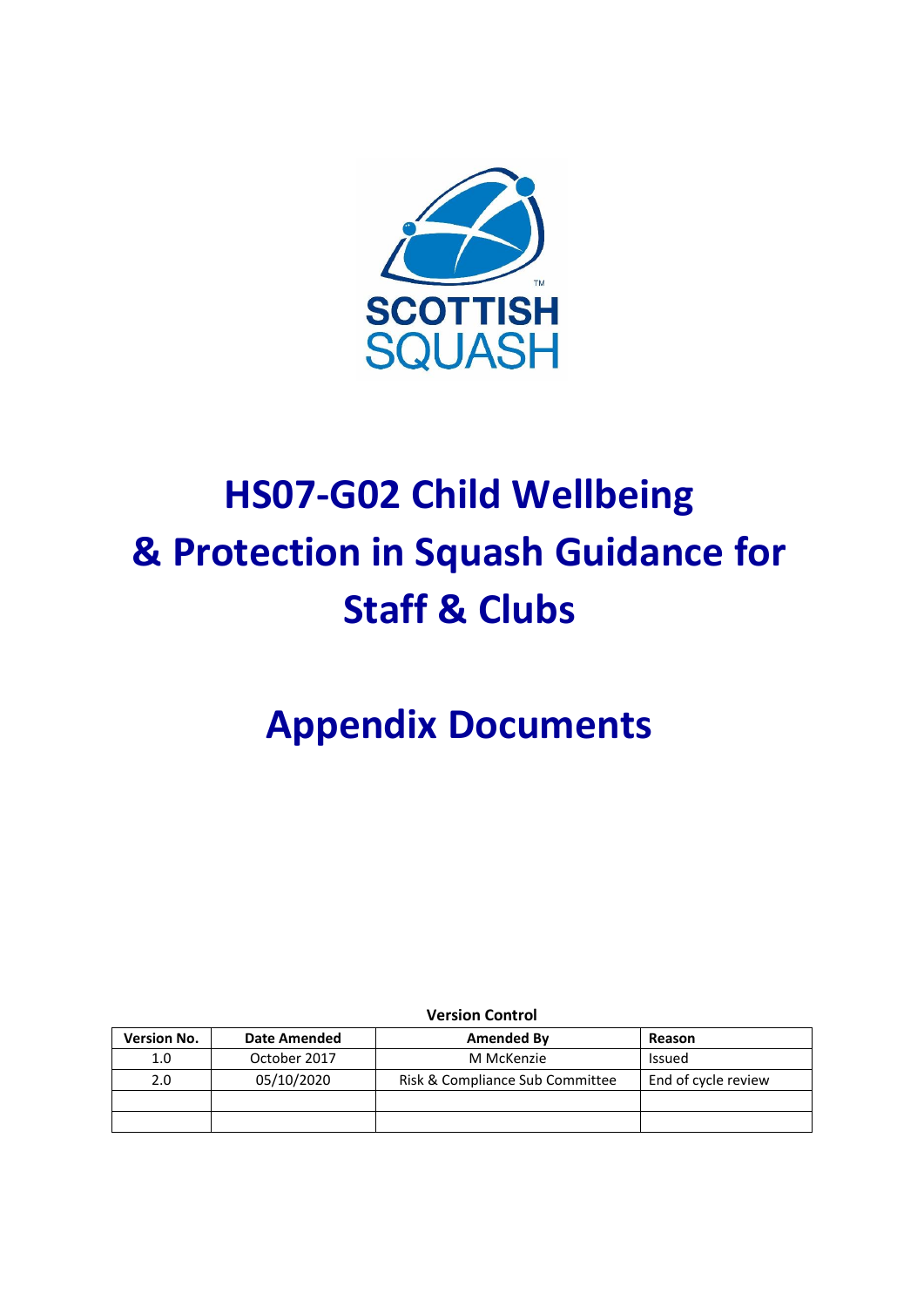#### **TEMPLATE CHILD PROTECTION & WELLBEING POLICY STATEMENT**

#### INSERT YOUR CLUB LOGO AND INFORMATION HERE

This club is fully committed to safeguarding, promoting and supporting the protection and wellbeing of all children in our care. We recognise our responsibility to promote safe practice and to protect children from harm, abuse and exploitation. We embrace difference and diversity and respect the rights of all children and young people. Everyone at the club will be made aware of the policies and procedures in place to protect children in our care and to promote their wellbeing.

#### Underpinning principles:

- 1. A child is recognised as someone under the age of 18
- 2. A child has the right to relax, play and join in a wide range of sporting activities
- 3. The protection and wellbeing of all children in our care is everyone's responsibility
- 4. A child, whatever their age, culture, disability, gender, language, racial origin, socio-economic status, religious belief and/or sexual identity have the right to protection from all forms of harm and abuse
- 5. A child has the right to express views on all matters that affect them, should they wish to do so
- 6. A child's rights, wishes and feelings should be respected and promoted
- 7. The best way to promote the wellbeing, health and development of a child is to work in partnership with the child, parents/carers and other relevant organisations

#### **To keep children safe in our club we will:**

- Promote the wellbeing of children through opportunities to take part in sport safely
- Put in place policies and procedures to promote the wellbeing and protection of children
- Appoint a club Child Wellbeing and Protection Officer
- Recruit, train and support our sports volunteers/staff to prioritise the wellbeing of children who take part in our activities and protect them from harm
- Require the sports volunteers/staff to adopt and abide by the child protection policy and procedures including the Code of Conduct for working with children
- Respond to any child wellbeing or protection concerns in line with our policy and procedures.
- Monitor, review and evaluate the implementation of the child protection and wellbeing policy and procedures regularly

If you have any concerns about the wellbeing of a child at our club, please do not hesitate to contact

the Club Child Wellbeing and Protection Officer (CWPO): INSERT CONTACT DETAILS HERE

And photograph of club CWPOs

O[r child.protection@scottishsquash.org](mailto:child.protection@scottishsquash.org)

**If you have an immediate and serious concern about the safety of a child, contact the police and/or your local social work child protection team. Contact details of social work can be found on the relevant local authority website.**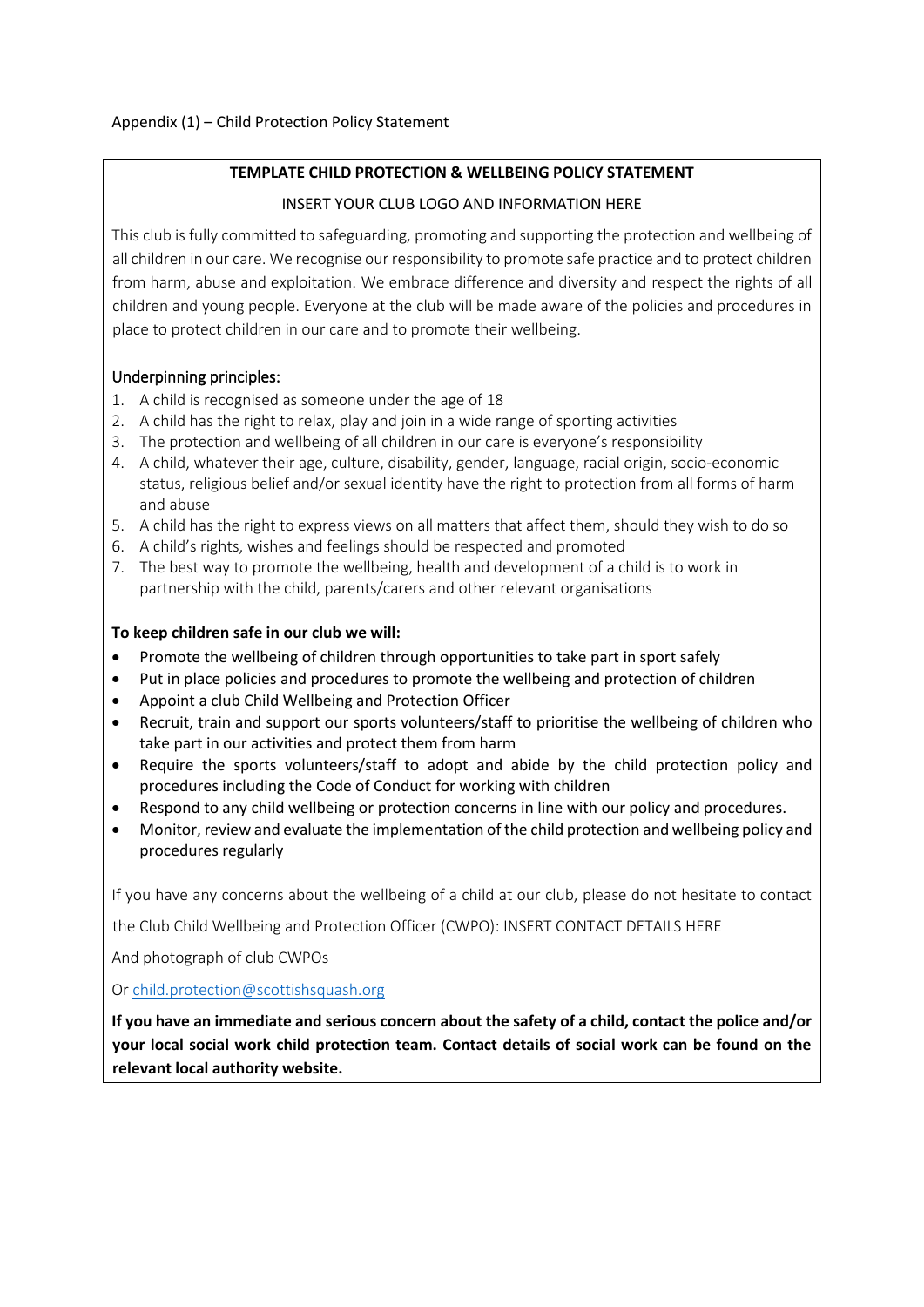Appendix (2)

#### TEMPLATE JOB DESCRIPTION CHILD WELLBEING & PROTECTION OFFICER

#### Roles & Responsibilities

- Develop effective child protection and wellbeing policy and procedures and keep them up to date
- Promote and champion child protection and wellbeing at the club and encourage good practice
- Respond appropriately to child protection or wellbeing concerns
- Regularly report to the club's organising committee
- Ensure that members of the sports volunteers/staff who are working with children are recruited safely and in line with legal requirements
- Make sure the sports volunteers/staff, parents/carers, adults, and children are aware of:
	- How to contact the CWPO
	- The Code of Conduct for working with children
	- How to raise concerns
- Deal with breaches of the Code of Conduct
- Keep up with developments in child wellbeing and protection by liaising with the SGB and organisations such as the Safeguarding in Sport Service
- Attend Safeguarding and Protection Children (SPC) and In Safe Hands for Club CWPOs (ISH) training
- Signpost other relevant adults in the club to relevant training such as the Safeguarding and Protecting Children in Sport (SPC) workshop
- Maintain confidential records of reported cases and action taken
- Liaise with national or local Child Wellbeing and Protection Officer and/or statutory agencies if/when required

## Person Specification

An interest in child protection and wellbeing matters

- Friendly and approachable with the ability to communicate well with adults and children
- A willingness to challenge opinion, where necessary, and to drive the child protection and wellbeing agenda
- Strong listening skills and the ability to deal with sensitive situations with empathy and integrity
- An understanding of the importance of confidentiality and when information may need to be shared in order to protect the best interests of a child
- The confidence and ability to manage situations relating to the poor conduct/behaviour of others towards a child and know when to ask for support

#### Skills & Relevant Experience

- Relevant training to fulfil the role of Club Child Wellbeing and Protection Officer
- Experience of working with children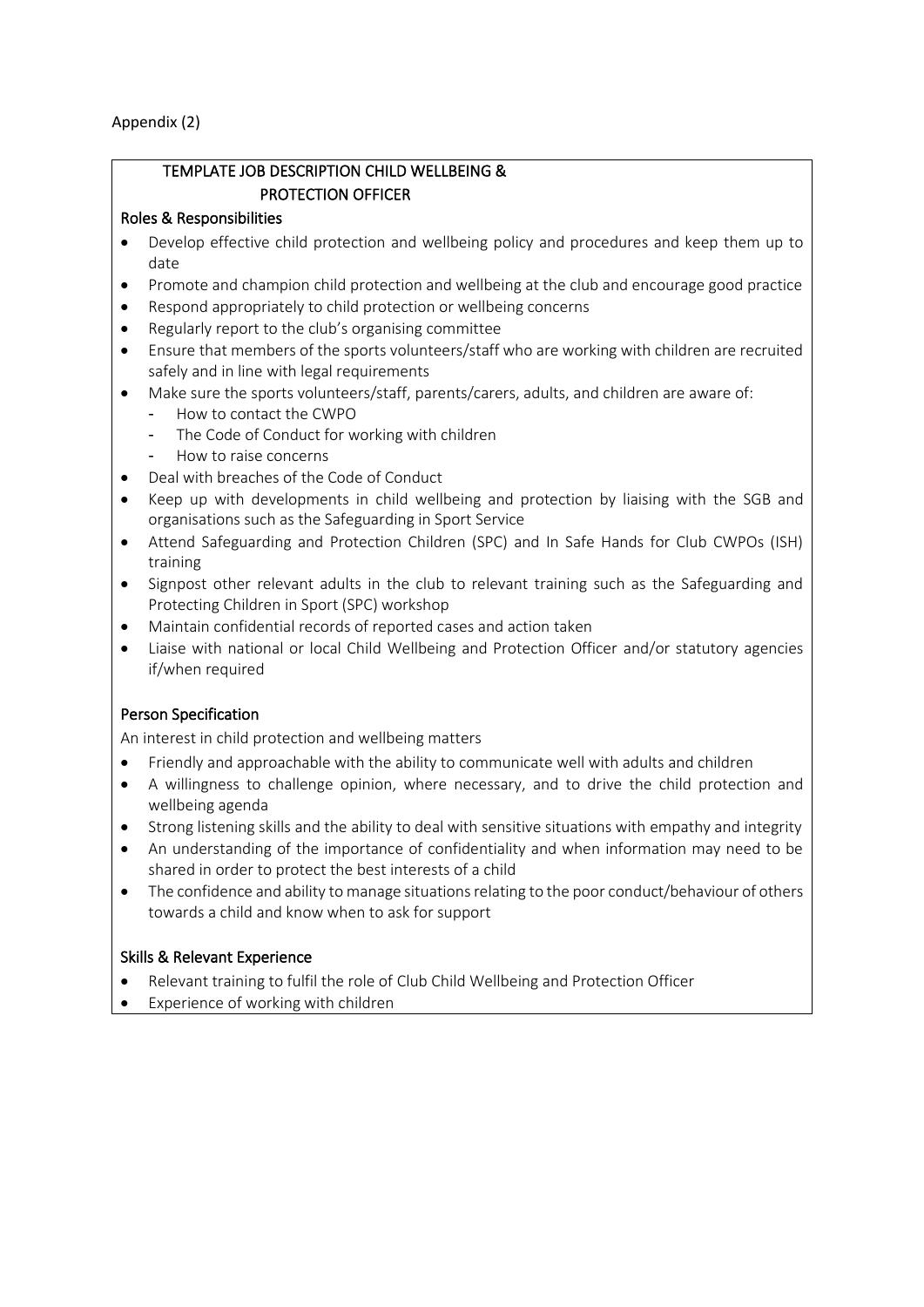## Appendix (3) CHECKLIST FOR APPOINTMENT

| <b>ESSENTIAL</b>                                                                                                                                                                                                        | <b>DESIRABLE</b>                                                                                                                                        |
|-------------------------------------------------------------------------------------------------------------------------------------------------------------------------------------------------------------------------|---------------------------------------------------------------------------------------------------------------------------------------------------------|
| Role fully explained. Include a clear statement of the<br>requirement for PVG membership for positions of<br>regulated work. For guidance on what positions are<br>defined as regulated work see 'PVG Explained' below. | Advertisement with a<br><b>PVG</b><br>statement<br>that<br>membership is required for positions of regulated<br>work. Written job description provided. |
| PVG scheme explained and signpost to Disclosure<br>Scotland website.                                                                                                                                                    | Written PVG scheme information provided                                                                                                                 |
| Self-declaration form completed and returned                                                                                                                                                                            | Application form completed and returned                                                                                                                 |
| Informal interview & evidence of qualifications                                                                                                                                                                         | Interview & evidence of qualifications                                                                                                                  |
| 2 X verbal references (1 involving work with children)                                                                                                                                                                  | 2 X Written references (1 involving work with<br>children)                                                                                              |
| PVG scheme membership application                                                                                                                                                                                       |                                                                                                                                                         |
| PVG membership received by Club Child Wellbeing<br>and Protection Officer                                                                                                                                               | PVG membership received by Club Child Wellbeing<br>and Protection Officer                                                                               |
| Sign up to code of conduct & Fair Processing Notice                                                                                                                                                                     | Induction and trial period completed                                                                                                                    |
| Supervision and monitoring of performance                                                                                                                                                                               | Performance review and on-going suitability                                                                                                             |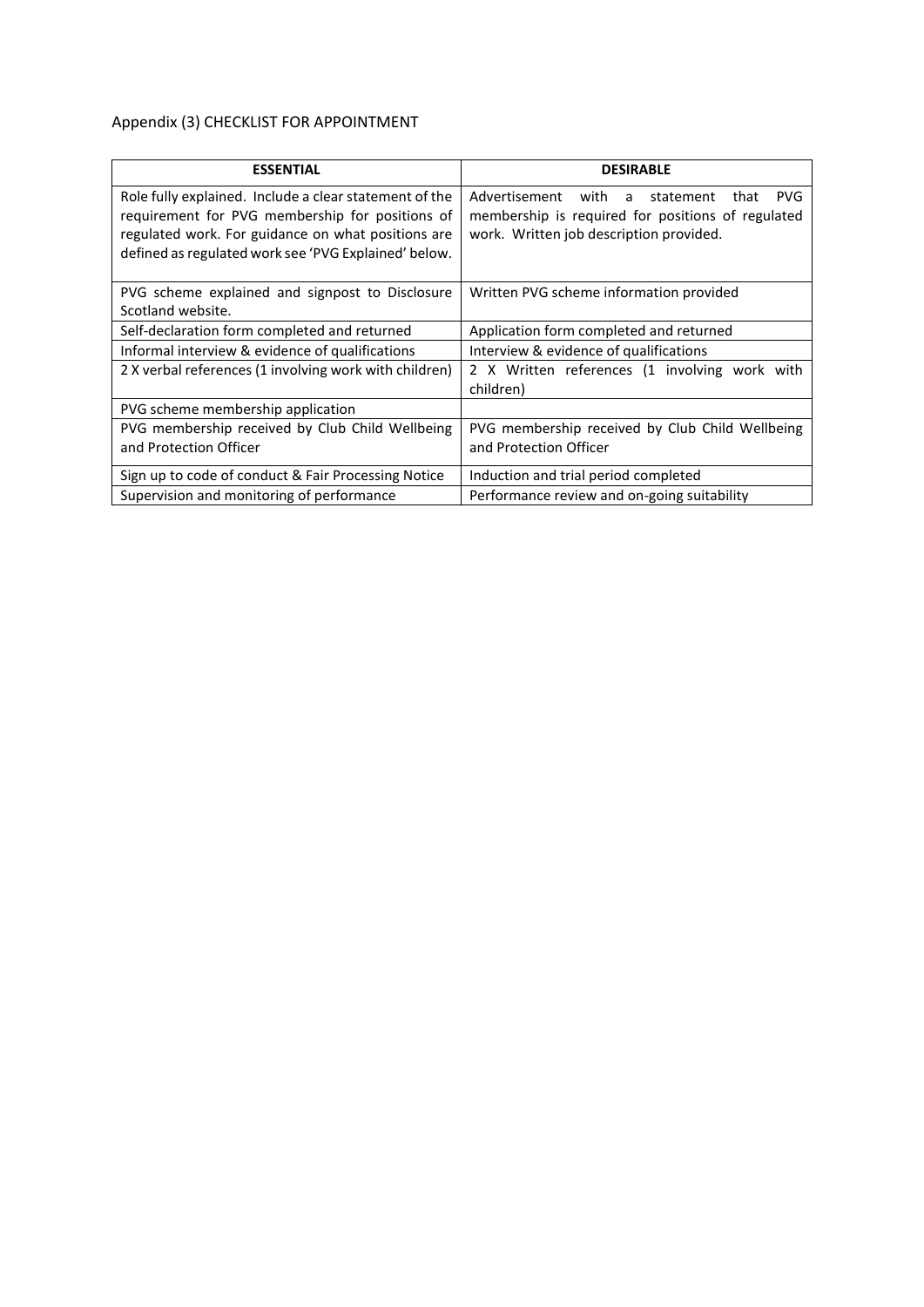#### **TEMPLATE PVG FREQUENTLY ASKED QUESTIONS FOR SPORTS VOLUNTEERS/STAFF**

The role of [INSERT ROLE TITLE HERE] at the club is 'regulated work' with children. Before the club can appoint you, even to an unpaid position, it must check that you are suitable to do this type of work. You will be asked to become a Protection of Vulnerable Groups (PVG) Scheme member and to make a self-declaration of any relevant convictions or investigations.

#### **1. Does the legislation say that I need to be a PVG Scheme member to work with children?**

No. It is not a legal requirement for you to be a PVG Scheme Member to work with children. However, it is an offence for a club to recruit someone into 'regulated' work with children if they are barred from working with children. In order to establish this, the club will ask you to become a PVG Scheme Member. If you are already a PVG Scheme Member they will ask you to complete a PVG Scheme Update.

#### **2. How do I become a PVG Scheme member?**

- Complete a form applying for a Scheme Record.
- Have your identification verified by showing the Club Child Wellbeing and Protection Officer your passport or driving license and 2 recent official letters to your home address. For example: a bank statement or utility bill.

A copy of your Scheme Record is then issued to you, with your own unique identification number. The club will also receive a copy. You will then remain a PVG scheme member for life or until you are no longer involved in regulated work with children.

#### **3. What if I have previous convictions/non-conviction information?**

A criminal record will not necessarily prevent you from working or volunteering in the club. Please give details of any relevant information in the self-declaration form. We may invite you to discuss this further to make sure we have as much of an understanding as possible about your situation. Vetting information on your PVG Scheme Record will also be considered in relation to the position you are being considered for.

#### **4. What if I am already a PVG scheme member?**

If you are already a PVG scheme member, you will be asked to complete a new self-declaration form as well as a Scheme Record Update before taking a role. The Scheme Record Update provides any new information on your Scheme Record since it was issued. The club may also request further scheme record updates as part of the process of continuous risk assessment of the sports volunteers/staff.

## **5. What is a self-declaration?**

This is your opportunity to provide information and comment on your own record of convictions and/or investigations. It will be considered alongside your PVG Scheme Record and references when the decision about appointments is made.

For more information and details on the PVG Scheme, visit [www.disclosurescotland.org.uk](http://www.disclosurescotland.org.uk/)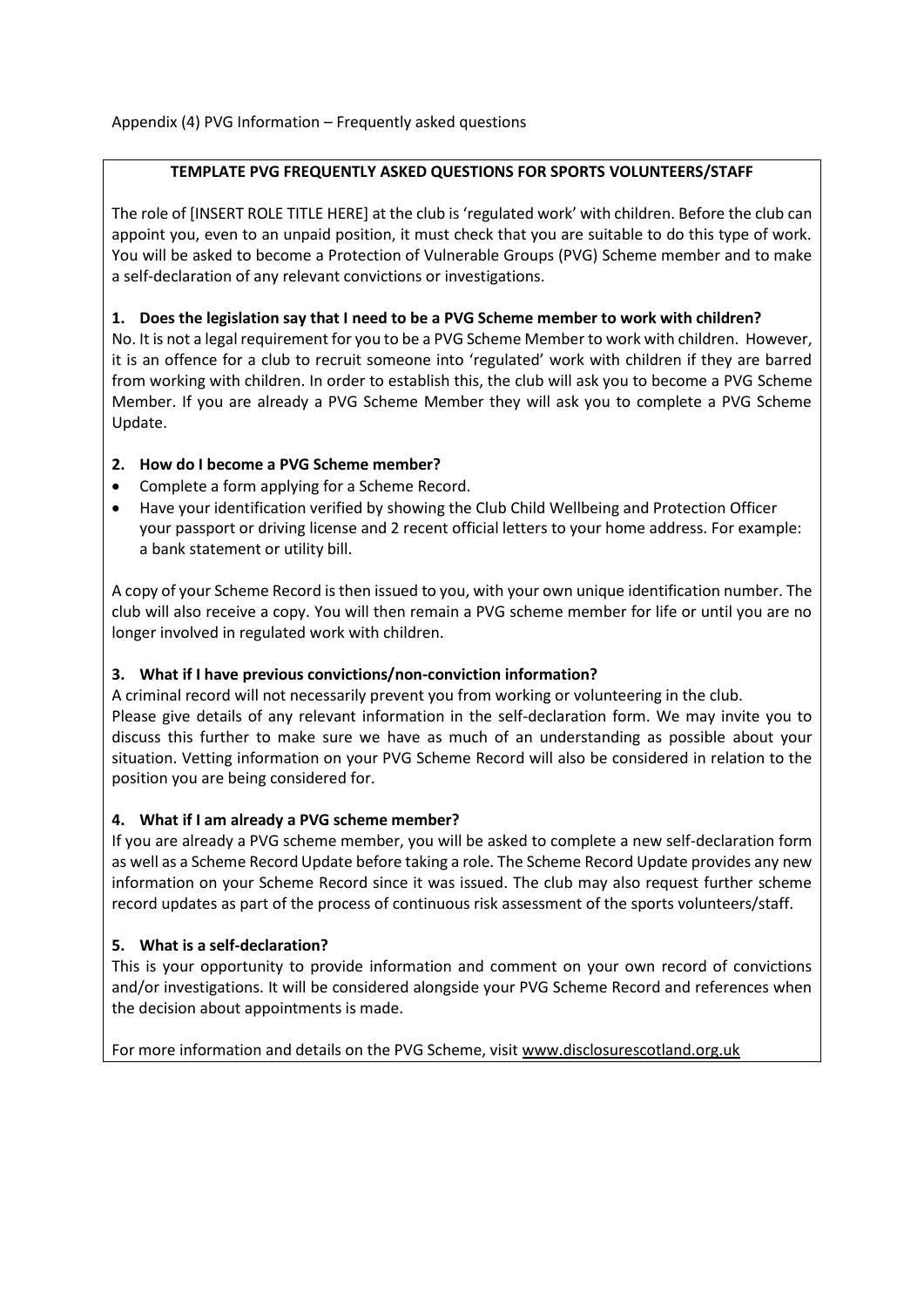#### Appendix (5) Self Declaration for Regulated Work with Children

The role of [**INSERT ROLE TITLE HERE**] at the club is 'regulated work' with children. Before the club can appoint you, even to an unpaid position, it must check that you are suitable to do this type of work. You will be asked to become a Protection of Vulnerable Groups (PVG) Scheme member and to make a self-declaration of any relevant convictions or investigations.

Under the Rehabilitation of Offenders Act (Exclusions and Exceptions) (Scotland) Amendment Order 2015 applicants are required to disclose any unspent convictions or cautions and any spent convictions for offences included in Schedule A1 '*Offences which must always be disclose*d'. Applicants are not required to disclose spent convictions for offences included in schedule B1 '*Offences which are to be disclosed subject to rules'* until such time as they are included in a higher-level disclosure issued by Disclosure Scotland.

#### **Details of Schedule A1 Offences can be found at:**

[http://www.disclosurescotland.co.uk/news/documents/UKSCOffencesthatwillalwaysbedisclosedv1w](http://www.disclosurescotland.co.uk/news/documents/UKSCOffencesthatwillalwaysbedisclosedv1website10September2015.pdf) [ebsite10September2015.pdf](http://www.disclosurescotland.co.uk/news/documents/UKSCOffencesthatwillalwaysbedisclosedv1website10September2015.pdf)

#### **Details of Schedule B1 Offences can be found at:**

[http://www.disclosurescotland.co.uk/about/documents/UKSCOffencesthatwillbedisclosedsubjecttor](http://www.disclosurescotland.co.uk/about/documents/UKSCOffencesthatwillbedisclosedsubjecttorulesv1website10September2015.pdf) [ulesv1website10September2015.pdf](http://www.disclosurescotland.co.uk/about/documents/UKSCOffencesthatwillbedisclosedsubjecttorulesv1website10September2015.pdf)

#### **Information given is confidential. It will be managed according to our data protection policy and will not be shared outside of the club officials responsible for making safe appointment decisions.**

#### **Personal Details**

| Title:     | Tel No: |  |
|------------|---------|--|
| Full Name: | E-mail: |  |
| Address:   |         |  |
|            |         |  |
|            |         |  |
| Post Code: |         |  |
|            |         |  |

#### **Details of role at the club (e.g. assistant coach U12s)**

#### **Section 1 – Unspent convictions and cautions (must be disclosed)**

a) Please give the date and details of all the offence(s) with which you were charged, the sentence that you received and the court where your case(s) was heard.

b) Please outline the circumstances that led to your offence(s)

c) Please give details of the sentence imposed and how it was completed (for example, paid fine as required). Include information on conditions attached to your probation/community service/supervised attendance order.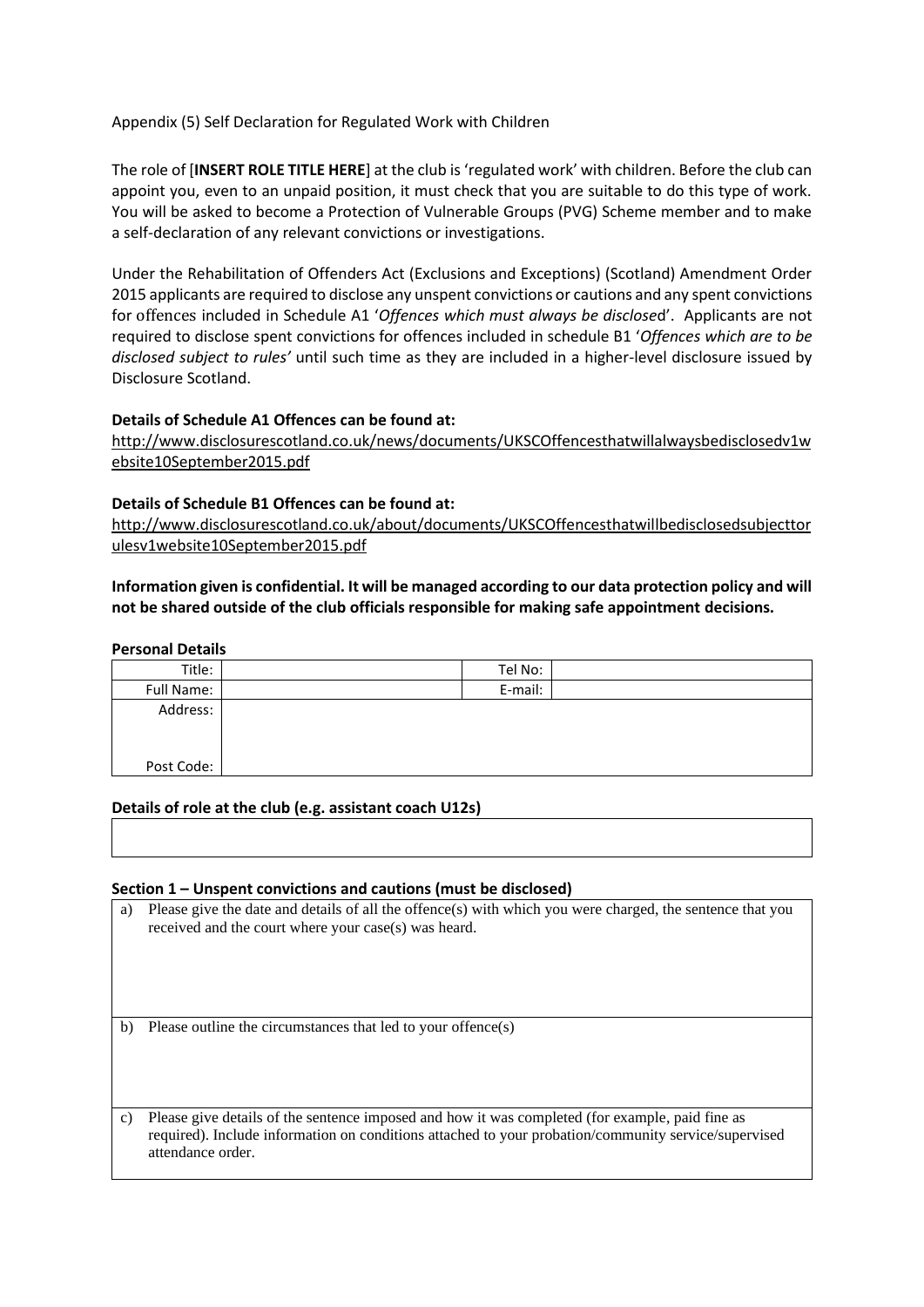#### **Section 2 – Details of any disciplinary action in relation to children**

Have you been disciplined because of inappropriate behaviour towards a child, which may have harmed them or put them at risk of harm? YES/NO

If YES, please give details.

#### **Section 3 – Relevant non-conviction information (including any police information)**

a) Please give details of any investigations and outline the reasons and circumstances and disposal if known\*.

#### **\*Please note that Section 3 a) does not require details of any spent alternatives to prosecution, e.g. police warnings or procurator fiscal warnings.**

b) Are you, or have you ever been, known to any Social Work Department/Social Services Department as an actual or potential risk to children? YES/NO

If YES, please provide details:

#### **Section 4 – Protection of Vulnerable Groups (Scotland) Act 2007**

Before signing the declaration below, please read the following notes on the *Protection of Vulnerable Groups (Scotland) Act 2007* (PVG Act):

- 1. It i*s* an offence to do, or to seek or agree to do any regulated work (paid or unpaid) from which you are barred.
- 2. *Section 35* of the same act makes it an offence for the club to offer regulated work (paid or unpaid) to someone who is barred from that work.
- 3. A person is barred from regulated work with children if they are:
	- The subject of an automatic listing (under *section 14* of the PVG Act).
	- Included on the PVG Children's List and/or the Disclosure and Barring Service Children's List which covers the rest of the UK.
	- 'considered for listing' while information on their suitability is assessed.

Please delete the following statements as appropriate:

\*I confirm that I am not barred from regulated work with children as set out in sections 14 and 15 of the PVG Act, nor am I under 'consideration for listing' as set out in section 12 of the same Act. *OR*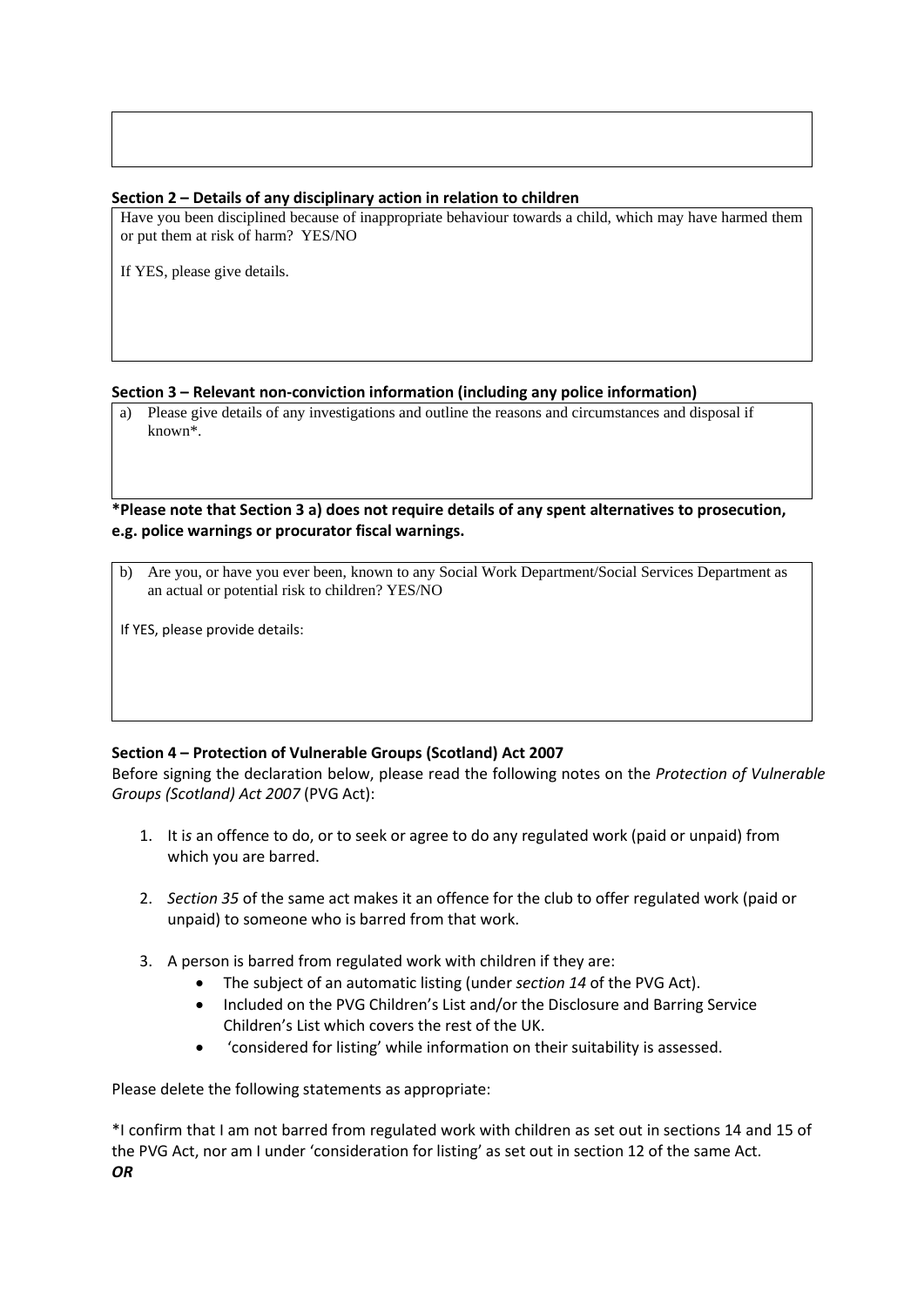#### \*I am under 'consideration for listing'

#### **Section 5 – Declaration**

- 1. I hereby declare and represent that, except for as disclosed above, I have not at any time, whether in the United Kingdom or abroad, been found guilty and sentenced by a court for a criminal offence.
- 2. I will assist *[club]* to request a Scheme Record/Scheme Record Update (as appropriate under the PVG Act) for the purposes of verifying the replies given in this declaration, including enquiries of any relevant authority.
- 3. I agree to inform *[club]* if I am convicted of an offence while a member of staff/volunteer. I understand that failure to do so may lead to the immediate suspension of my work (paid or unpaid) for the club and/or the termination of my services.
- 4. If I become 'considered for listing', I understand this will result in precautionary suspension.

I certify that all information contained in this form is true and correct to the best of my knowledge and realise that false information or omissions may lead to dismissal. I understand that deliberately giving false information can result in prosecution.

**Print Name:** \_\_\_\_\_\_\_\_\_\_\_\_\_\_\_\_\_\_\_\_\_\_\_\_\_\_\_\_\_\_\_\_\_ **Date:** \_\_\_\_\_\_\_\_\_\_\_\_\_\_\_\_

Please complete and return in a sealed envelope marked, **'Private and Confidential –Self Declaration'**.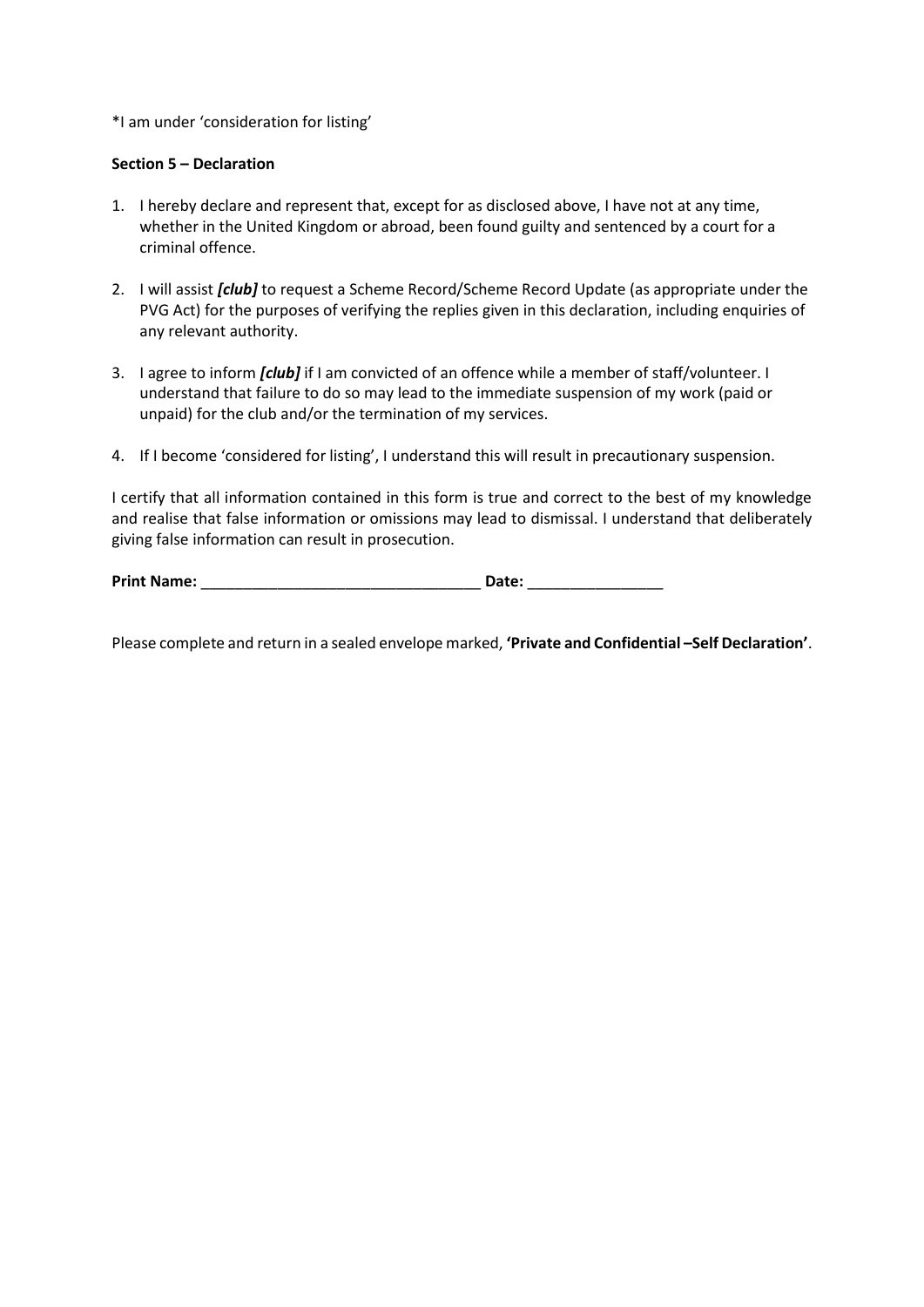Appendix (6) Template Code of Conduct for Working with Children

#### **TEMPLATE CODE OF CONDUCT FOR WORKING WITH CHILDREN**

#### **Good Practice**

- Remember you are a role model be welcoming, positive, encouraging and respectful
- Make sport fun, enjoyable and promote fair play
- Implement [Name of Club] Good Practice Guidelines
- Treat all children equally, with respect, dignity and fairness
- Involve parents/carers wherever possible
- Build balanced relationships based on mutual trust
- Include children in the decision-making process whenever possible
- Work with children in a public place, wherever possible
- Put the wellbeing of each child first before winning or achieving performance goals
- Give enthusiastic and constructive feedback
- Recognise the developmental needs and capacity of children
- Challenge instances of poor practise, abuse or bullying

#### **Unacceptable Practice**

- Putting excessive pressure on children, pushing children against their will
- Giving only negative feedback
- Unequal treatment that could lead to resentment, jealousy or misinterpretation
- Spending a lot of time alone with children away from others
- Assisting with bathing or dressing tasks that children can do for themselves
- Smoking, drinking alcohol, misuse of illegal substances or the use of foul or offensive language
- Taking photographs without the appropriate consent
- Unofficial communication with a child through telephone or social media
- Allowing allegations or observations of bullying or abuse to go unchallenged, unrecorded or not acted on
- Failing to pass on a disclosure from a child about potential abuse
- Rough physical contact or games between adults and children
- Forming intimate emotional, physical or sexual relationships with children
- Touching a child in a sexually suggestive way, playing sexually provocative games or making sexually suggestive comments to a child, even in fun
- Allowing the use of swearing, sexualised, racist or homophobic language by staff/volunteers or children
- Threatening, coercing or bullying a child or deliberately reducing a child to tears as a form of control
- Inviting or allowing children to stay with you at your home or sharing a bedroom alone with a child

**I have read and agree to abide by this Code of Conduct. I have also read and agree to abide by the Child Wellbeing & Protection Policy, Procedures and Guidelines.** 

**Name of staff member/volunteers:\_\_\_\_\_\_\_\_\_\_\_\_\_\_\_\_\_\_\_\_\_\_\_\_\_\_\_\_\_\_\_\_\_\_\_\_\_\_\_\_**

**Date signed:\_\_\_\_\_\_\_\_\_\_\_\_\_\_\_\_\_\_\_\_**

Witnessed by:

**(Club Child Wellbeing and Protection Officer/delegated staff member)**

Date signed: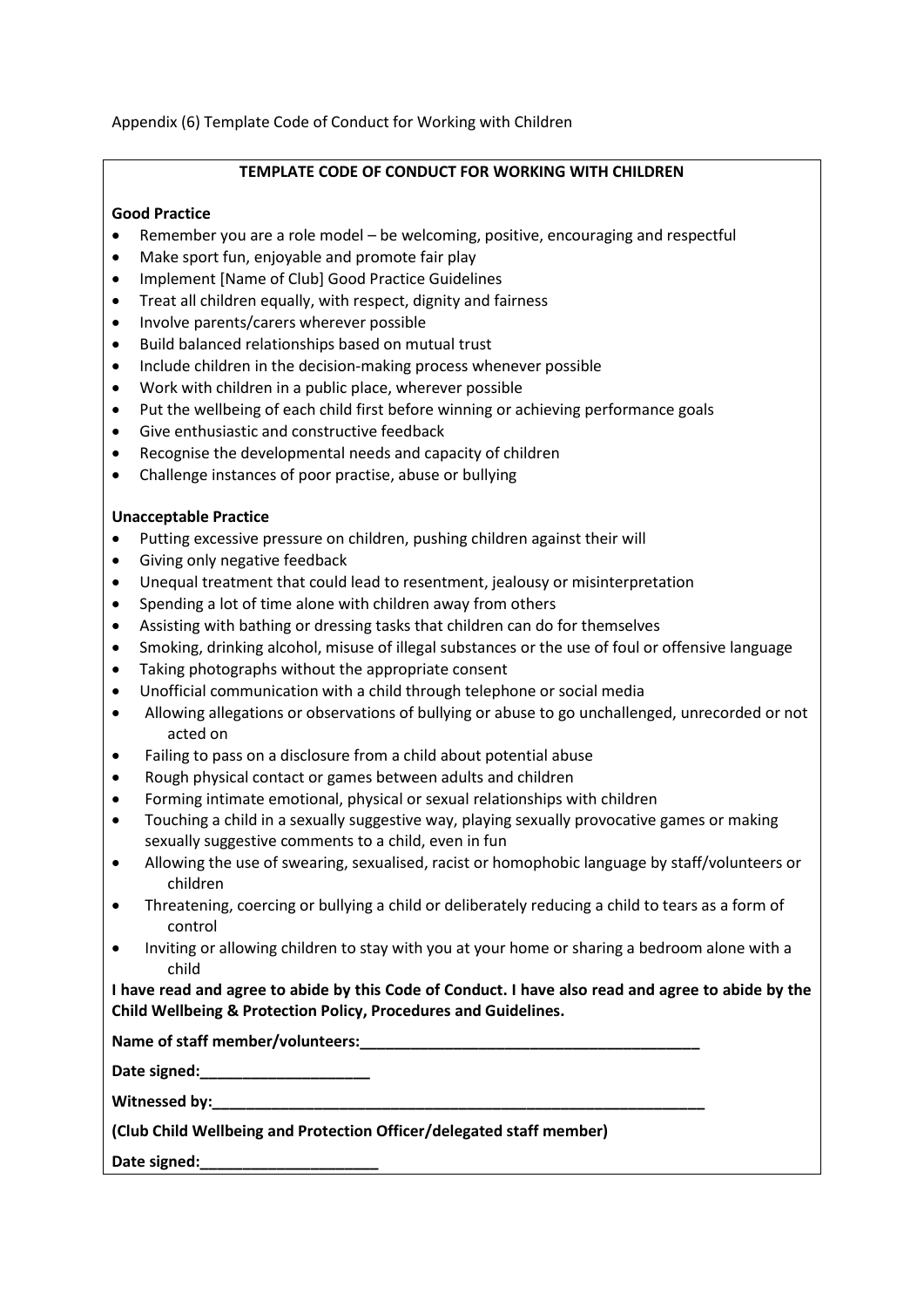Appendix (7) Template for Player Code of Conduct

#### **TEMPLATE PLAYER CODE OF CONDUCT**

The adults at your club should help to make sport safe and fun. This is your job too. This means respecting other players and the people who are there to help you to learn. You should do this by:

- Accepting what the coach or match officials ask you to do in the rules of the game
- Being prepared and on time for training and competition
- Playing to the best of your ability
- Respecting the coach and other helpers
- Never swearing at or insulting anyone, including other players
- Telling your parents or carers where you are, or if you are going to be late
- Following advice from sport doctors or physios to keep you safe and injury free
- Never bullying other players either yourself or in a group

Bullying can happen between children, peers or adults and children. It means things like:

- name calling
- belittling
- giving only negative feedback
- hitting
- shoving
- stealing
- damaging belongings
- spreading rumours
- making threats
- sending/posting nasty messages
- intentionally leaving people out

If you are worried about something don't keep it to yourself. Speak to an adult who you know and trust such as a parent, teacher, the Child Wellbeing and Protection Officer at your club, a guidance teacher, doctor or school nurse.

If there isn't anyone you can talk to, you can contact ChildLine in Scotland on 08001111 or [www.childline.org.uk.](http://www.childline.org.uk/)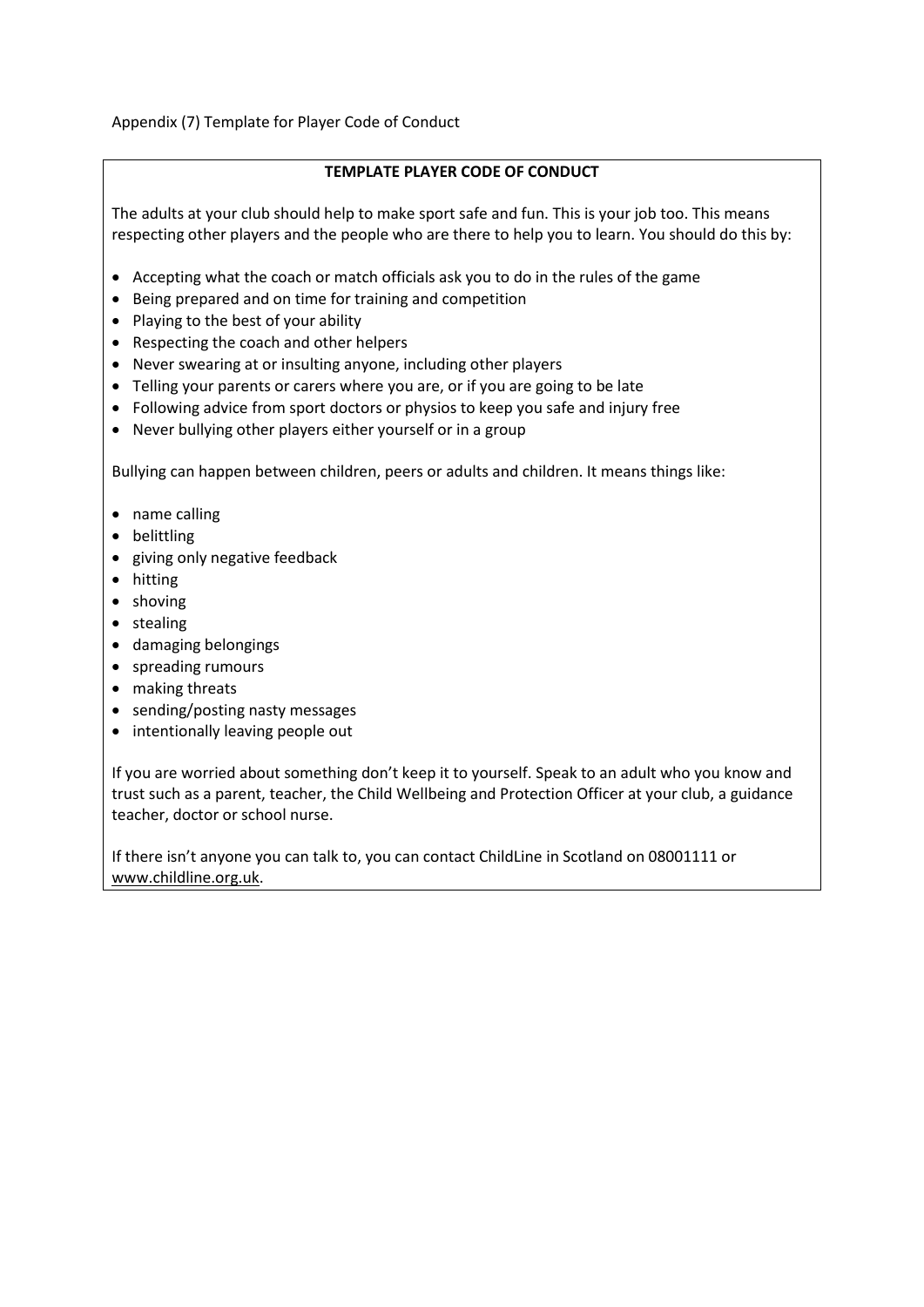#### Appendix 8 - **TEMPLATE PARTNERSHIP WITH PARENTS/CARERS FORM**

*[Name of Club]* values the involvement of children in our sport. We are committed to ensuring that all children have fun and stay safe whilst participating in sport. To help us fulfil our joint responsibilities for keeping children safe has a code of conduct and follows *[Name of Club]* Good practice Guidelines. These tell you what you can expect from us when your child participates in sport and details the information we need from you to help us keep your child safe.

We need you to complete this form [*frequency* – e.g. at the start of every season**]** and to let us know as soon as possible if any of the information changes. All information will be treated with sensitivity, respect and will only be shared with those who need to know:

| <b>Child's Name:</b>             | Date of Birth:           |
|----------------------------------|--------------------------|
| <b>Address:</b>                  | Tel No:                  |
|                                  |                          |
| Postcode:                        |                          |
| <b>Emergency Contact Name 1:</b> | <b>Contact Tel No:</b>   |
|                                  | Email:                   |
| <b>Relationship to Child:</b>    |                          |
| <b>Emergency Contact Name 2:</b> | <b>Contact Tel No:</b>   |
|                                  |                          |
| <b>Relationship to Child:</b>    | Email:                   |
| <b>Name of School:</b>           | <b>Tel No of School:</b> |
| Name of GP:                      | Tel No of GP:            |
|                                  |                          |
| <b>Address of GP:</b>            |                          |
|                                  |                          |
| Postcode:                        |                          |

#### **A. GENERAL & MEDICAL INFORMATION**

#### **Please complete the following details. If none, please state "none".**

- **1.** Does your child have a disability/medical condition that will affect their ability to take part in sport? If yes, please give details:
- **2.** Does your child take any medication? If yes, please give details:
- **3.** Does your child have any existing injuries (include when injury sustained and treatment received)? If yes, please give details:
- **4.** Does your child have any allergies, including allergies to medication? If yes, please give details:
- **5.** Is there any other relevant information which you would like us to know about your child? (e.g. access rights, disabilities, etc)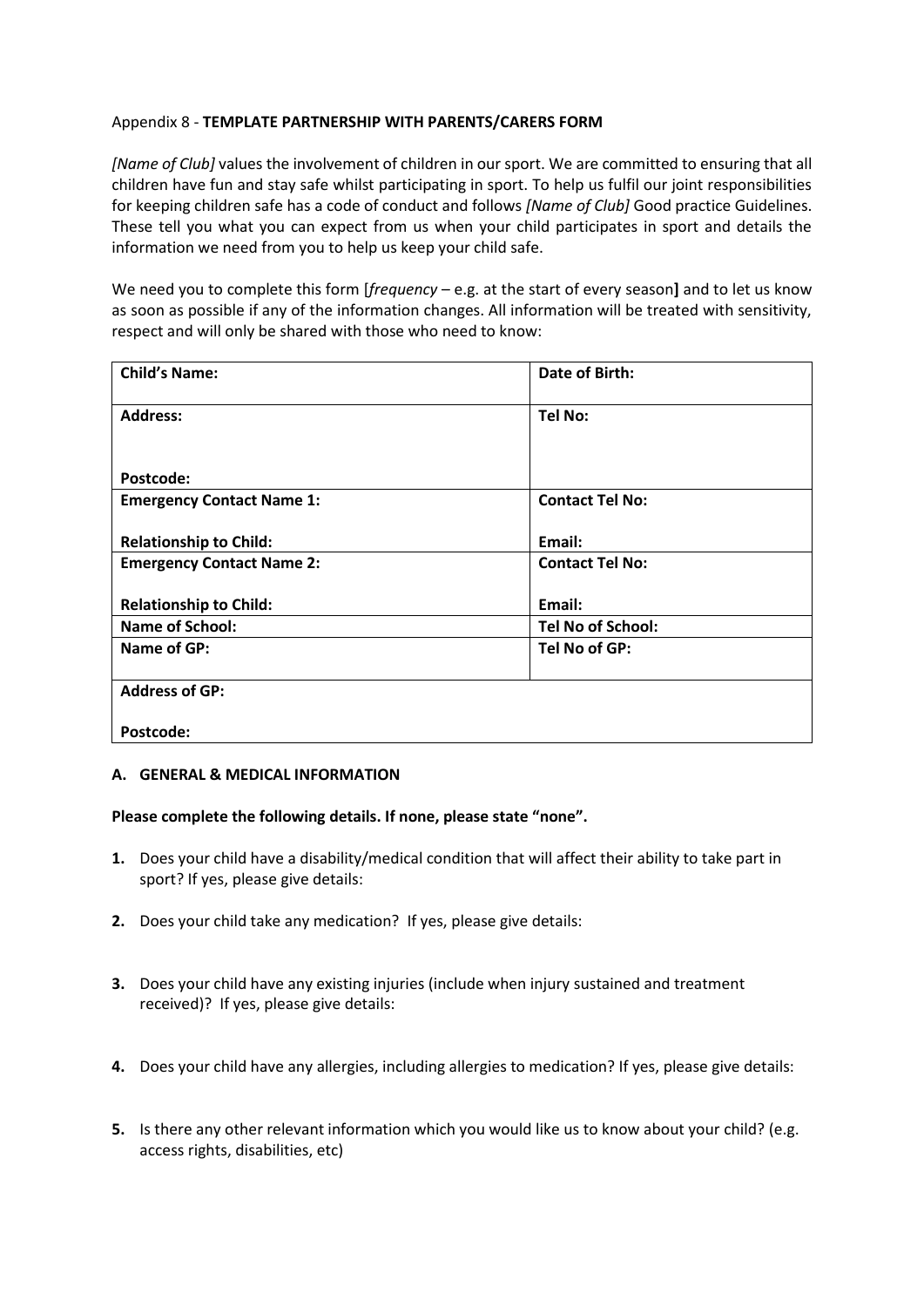#### **B. CONSENT – MEDICAL TREATMENT**

I consent / I do not consent (delete as appropriate) to my child receiving medical treatment, including anaesthetic, which the medical professionals present consider necessary.

#### **C. CONSENT – TRANSPORTATION OF CHILDREN**

I consent / I do not consent (delete as appropriate) to my child being transported by persons representing *[Sport]* individual members or affiliated clubs for the purposes of taking part in *sport*.

I understand *[Sport]* will ask any person using a private vehicle to declare that they are properly licensed and insured and, in the case of a person who cannot so declare, will not permit that individual to transport children.

#### **D. CONSENT - PHOTOGRAPHS AND PUBLICATIONS (INCLUDING WEBSITE)**

Your child may be photographed or filmed when participating in *[sport].*

I consent / I do not consent (delete as appropriate) for my child to be involved in photographing/filming and for information about my child to be used in accordance with the Safe in Sport – Good Practice Guidelines.

#### **E. CONSENT – CONTACT INFORMATION**

*[Sport]* may contact your child from time to time via email, text or social networking site*.*

I consent / I do not consent (delete as appropriate) for my child to be contacted via email, text or social networking site in accordance with the purposes stated in Safe in Sport – Good Practice Guidelines.

I do / do not (delete as appropriate) wish to be copied in to these messages. If you do wish to be copied in to these messages please ensure your email details are in the Contact section of this form.

#### **F. CONSENT – SIGNATURE**

1. I am aware of the Safe in Sport – Good Practice Guidelines and agree to work in partnership with *[Sport]* to promote my child's safe participation in *sport.* 

2. I am aware of *[Sport 's]* Code of Conduct and Child Protection and Wellbeing Policy and Procedures.

3. I undertake to inform *[Sport]* should any of the information contained in this form change.

|                                                    |       | Date: |
|----------------------------------------------------|-------|-------|
| (Please state relationship to child if not parent) |       |       |
|                                                    |       |       |
| <b>Child's Signature</b>                           |       |       |
| $($ If 8 years or older $)$ :                      | Date: |       |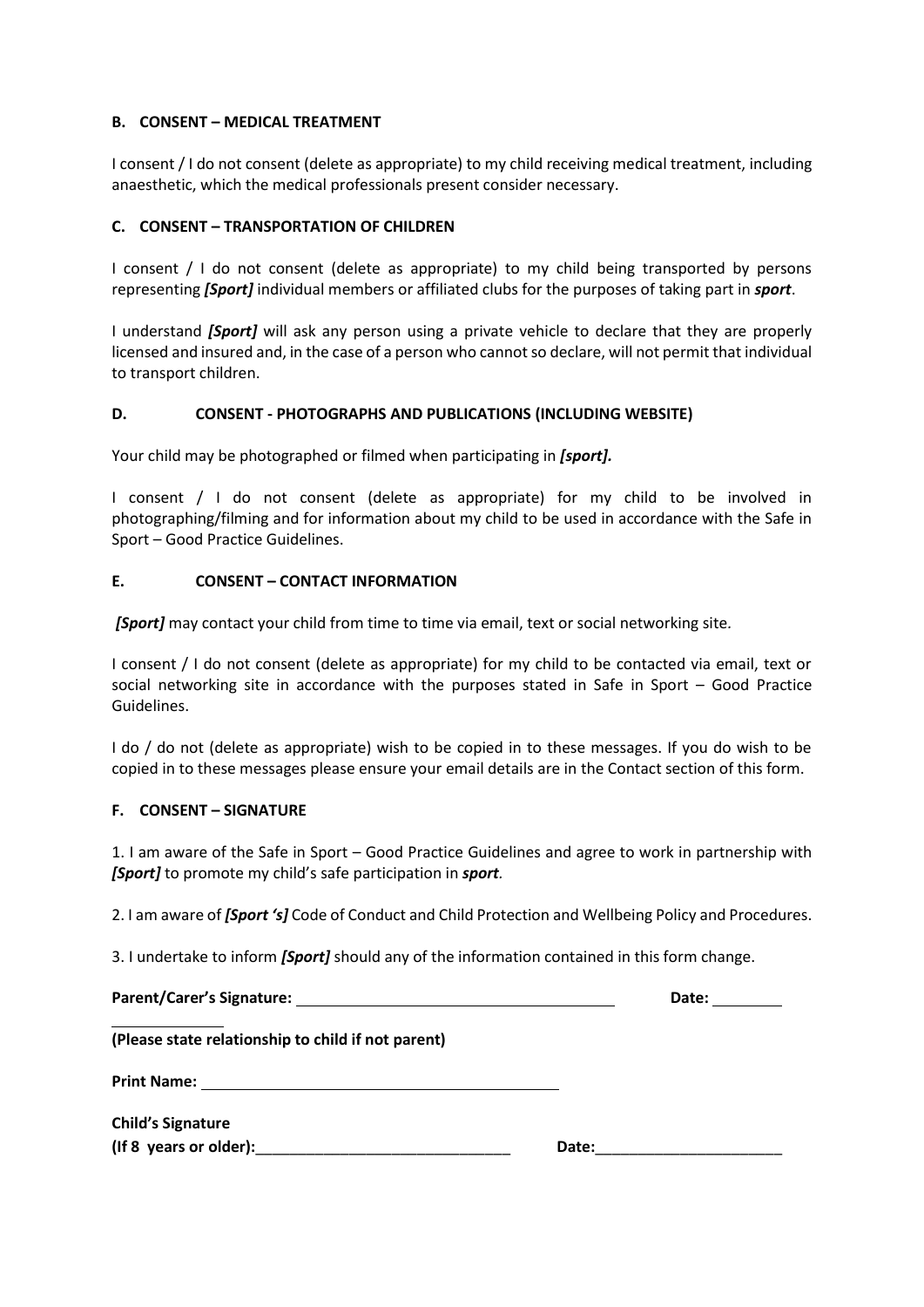#### Appendix 9 **TEMPLATE CONCERN RECORDING FORM**

- Complete Part A of this form if the concerns relate to the general wellbeing of a child.
- Complete Parts A and B if the concerns relate to possible child abuse.

#### **PART A** *WHERE THERE ARE CONCERNS ABOUT GENERAL WELLBEING OF A CHILD*

Where the concern does not involve the possibility of abuse, worries may be discussed with parents/carers.

Any significant incidents that cause concern about the wellbeing of a child should be recorded and reported to the Club Child Wellbeing and Protection Officer and parents/carers as soon as possible. Seek advice from the CWPO, the Scottish Governing Body Lead CWPO or the Safeguarding in Sport service if you are not sure what to do if there are concerns about the general wellbeing of a child.

#### **1. Child's Details**

| Name:                        | Date of Birth:              |
|------------------------------|-----------------------------|
|                              |                             |
| <b>Address:</b>              | School:                     |
|                              |                             |
| Postcode:                    |                             |
| <b>Tel No:</b>               |                             |
| <b>Preferred Language:</b>   | Is an interpreter required? |
|                              | YES / NO                    |
| <b>Any Additional Needs?</b> |                             |
|                              |                             |

**2. Details of situation giving rise to concerns (including** date, time, location, nature of concern, who, what, where, when, why)

**3. Details of any witnesses/other people involved** (including names, addresses and telephone contacts)

**4. Details of any injuries** (including all injuries sustained, location of injury and action taken.

**5. Child's views on situation (if expressed). Where possible, please use the child's own words.**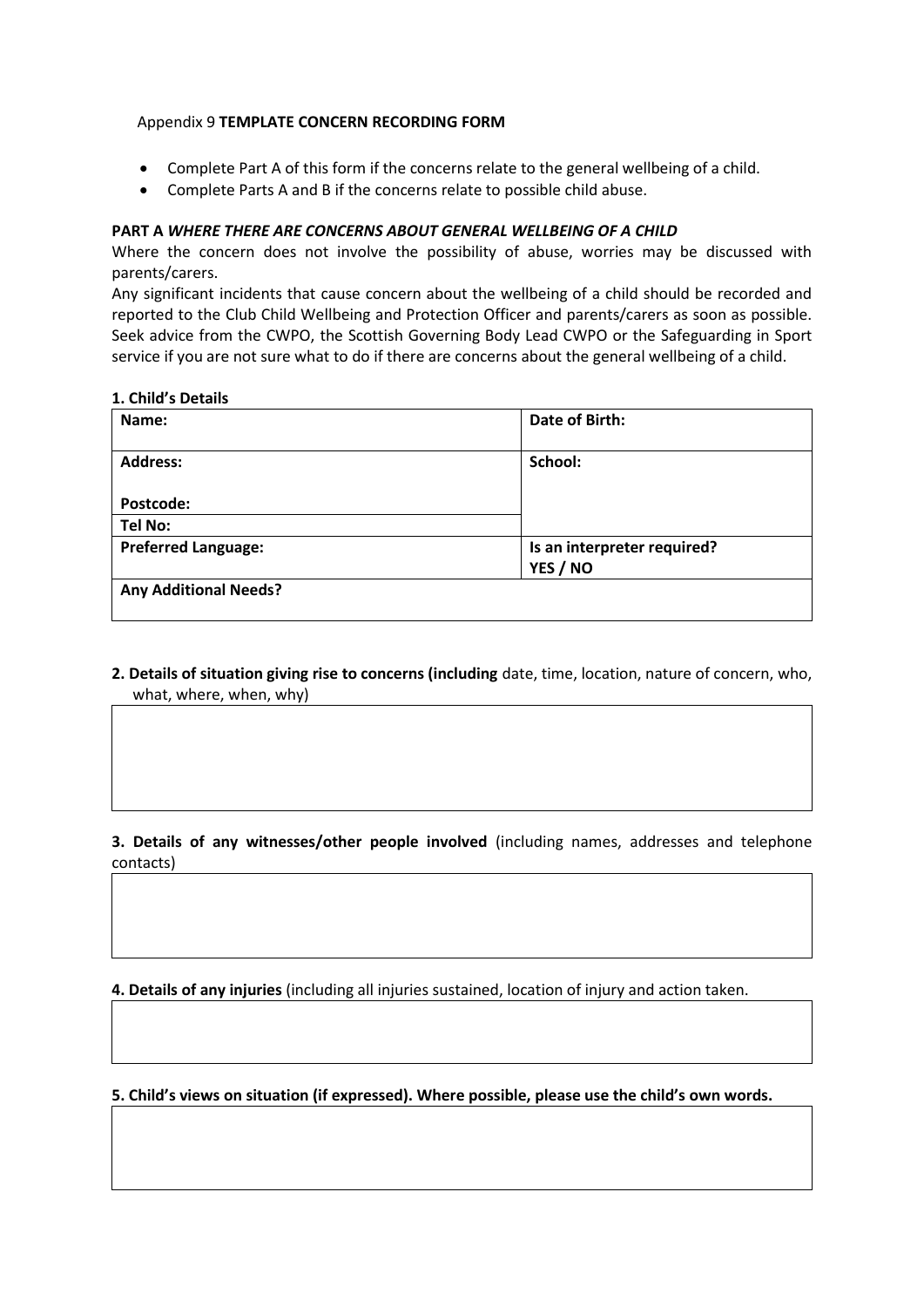#### **PART B WHERE THERE ARE** *CONCERNS ABOUT THE CONDUCT OF AN ADULT*

#### **6. Details of person about whom there is a concern**

| Name:            | <b>Relationship to Child:</b> |
|------------------|-------------------------------|
| <b>Address:</b>  | Tel No:                       |
| <b>Postcode:</b> |                               |

#### **7. Details of concerns**: (date, time, location, nature of concern, who, what, where, when, why, continue on a separate sheet if necessary)

#### **8. Details of any action taken**

**9. Details of other persons/agencies contacted: (including** date, time, name of person contacted and advice received)

#### **10. Have the child's parents/carers informed? YES/NO If yes, record details / If no please state why not:**

#### **Part C – YOUR CONTACT INFORMATION**

#### **11. Details of Person Recording Concerns**

| Name:            | <b>Position/Role:</b> |
|------------------|-----------------------|
| <b>Address:</b>  | <b>Tel No:</b>        |
| <b>Postcode:</b> |                       |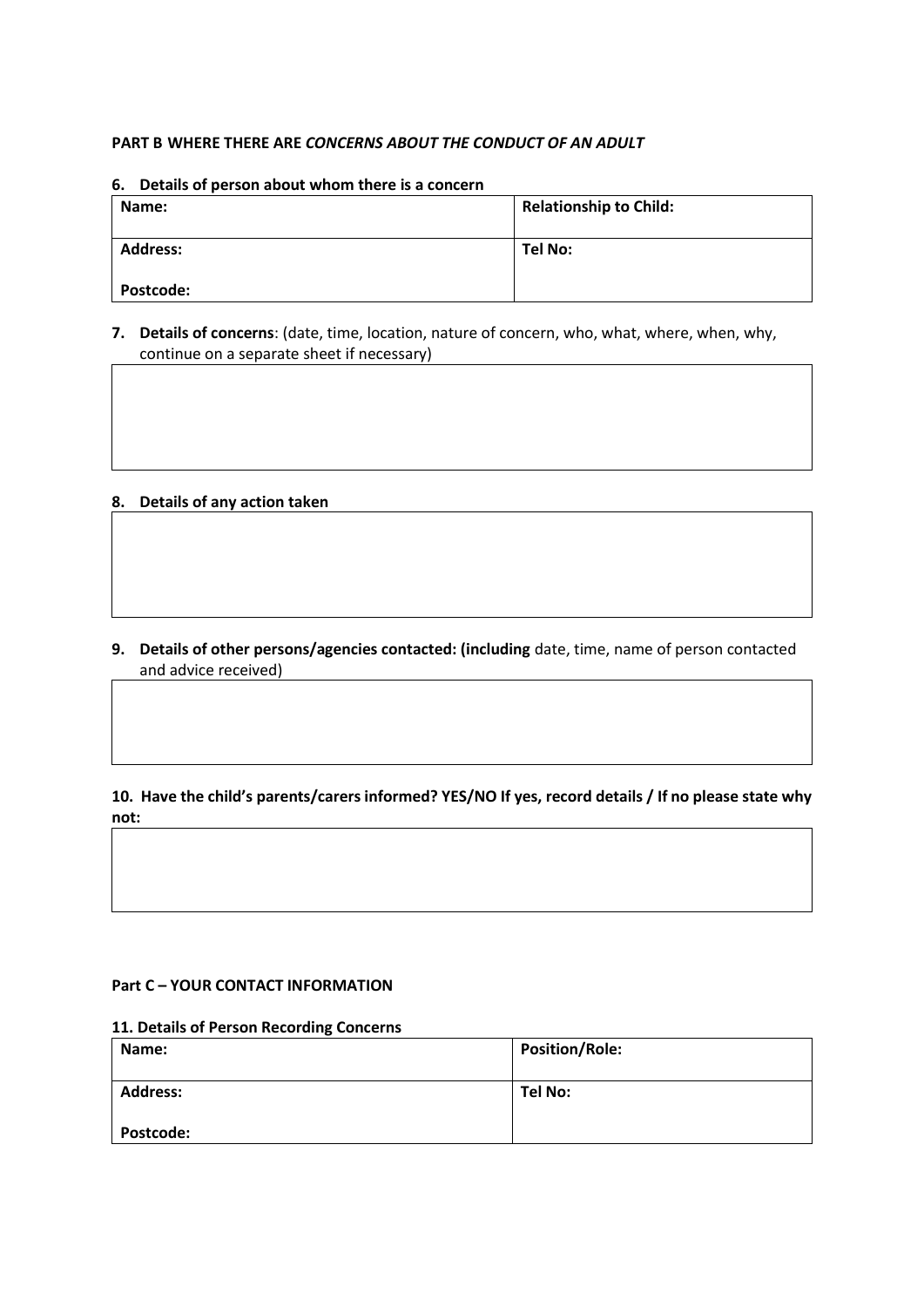#### Appendix 10 **– Trips Away from Home** – Separate Policy available on Scottish Squash Website

Appendix 11

#### **TEMPLATE FLOWCHART FOR RESPONDING TO A CHILD WELLBEING OR PROTECTION CONCERN**

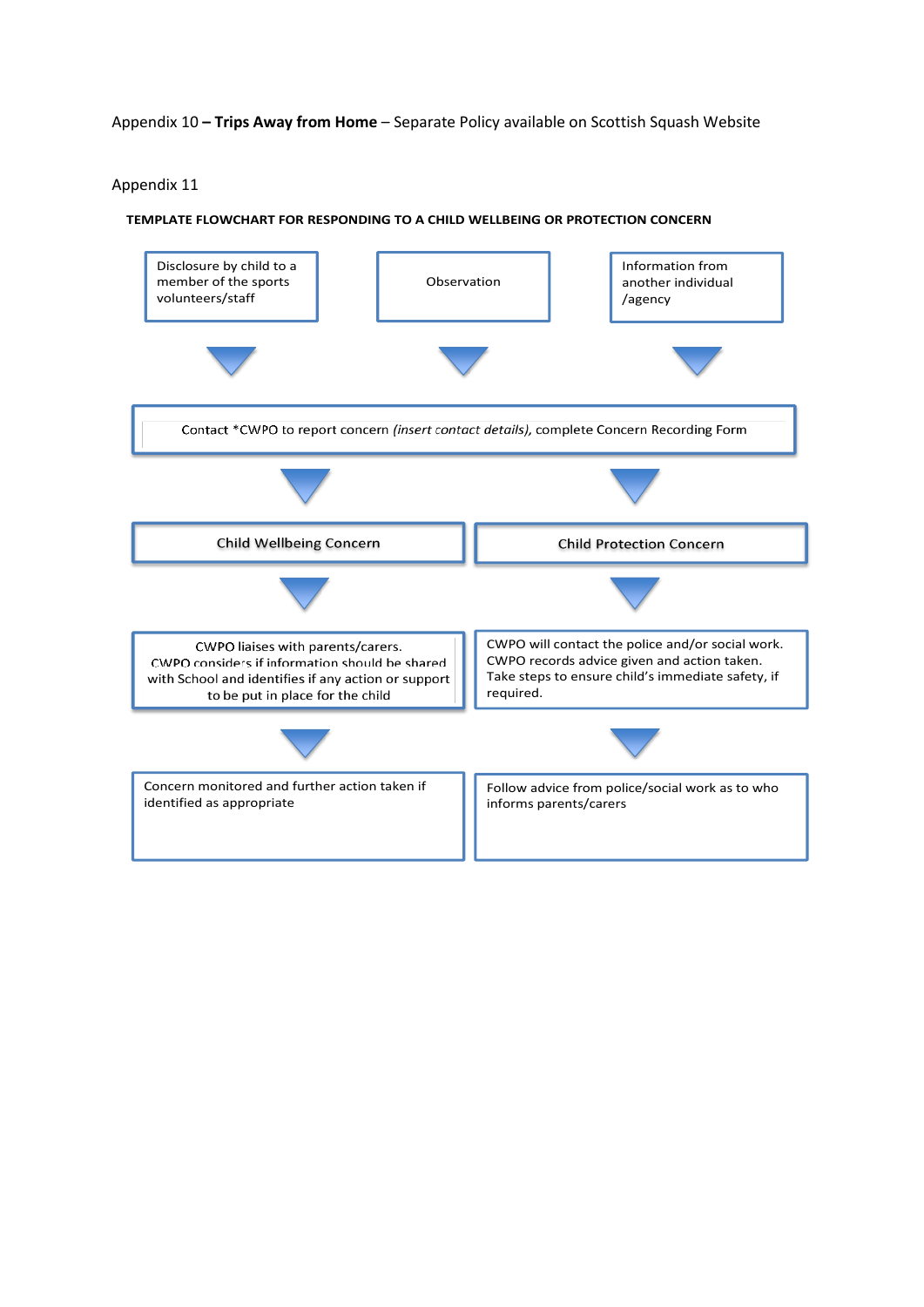#### Appendix 12 **TEMPLATE FLOWCHART FOR RESPONDING TO CONCERNS ABOUT THE CONDUCT OF AN ADULT**

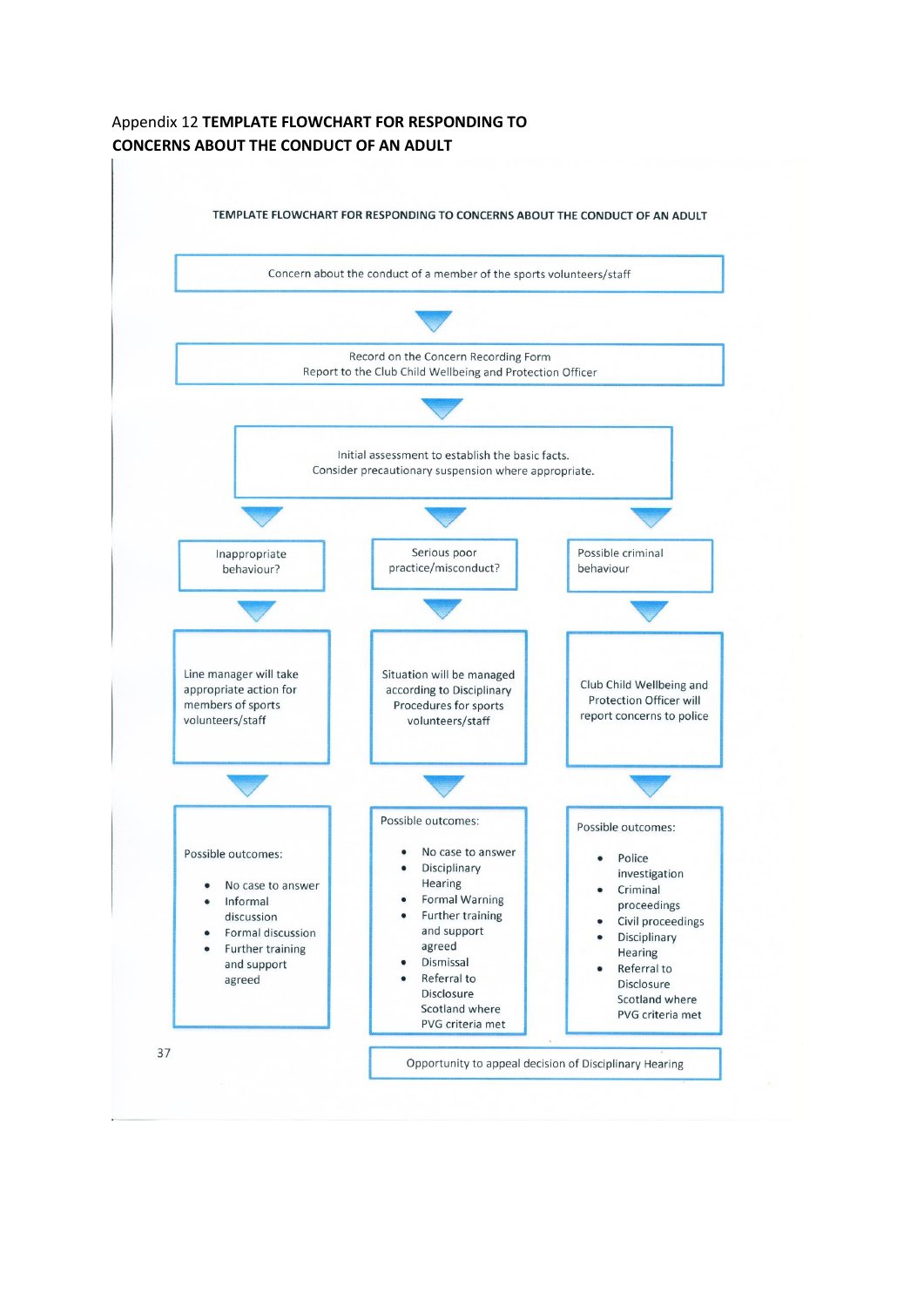## Appendix 13 - Case Review Matrix & Planning Template

#### **CASE REVIEW MATRIX**

| ٠ | <b>PROCEDURES</b><br>Were the relevant procedures followed?<br>If not, is there a reasonable explanation for<br>this?<br>Were the timescales appropriate?<br>Do the procedures give adequate<br>information about what to do?<br>If appropriate, was a referral made to<br>Disclosure Scotland as required in law? |        | <b>PEOPLE</b><br>Were the right people involved?<br>Were the views of the child/family<br>obtained?<br>Were those involved aware of the<br>procedures?<br>Had the people involved been trained?<br>Where appropriate, were external<br>organisations involved; for example, the<br>police or governing body of sport? |
|---|--------------------------------------------------------------------------------------------------------------------------------------------------------------------------------------------------------------------------------------------------------------------------------------------------------------------|--------|-----------------------------------------------------------------------------------------------------------------------------------------------------------------------------------------------------------------------------------------------------------------------------------------------------------------------|
|   | <b>OUTCOMES</b><br>Was the outcome appropriate in the case?<br>If not, why not?<br>Is there a need to take further action in this<br>case?                                                                                                                                                                         | ۰<br>٠ | <b>RECORDING</b><br>Were records kept?<br>Is the quality of the information recorded<br>satisfactory?<br>Can the forms be improved?                                                                                                                                                                                   |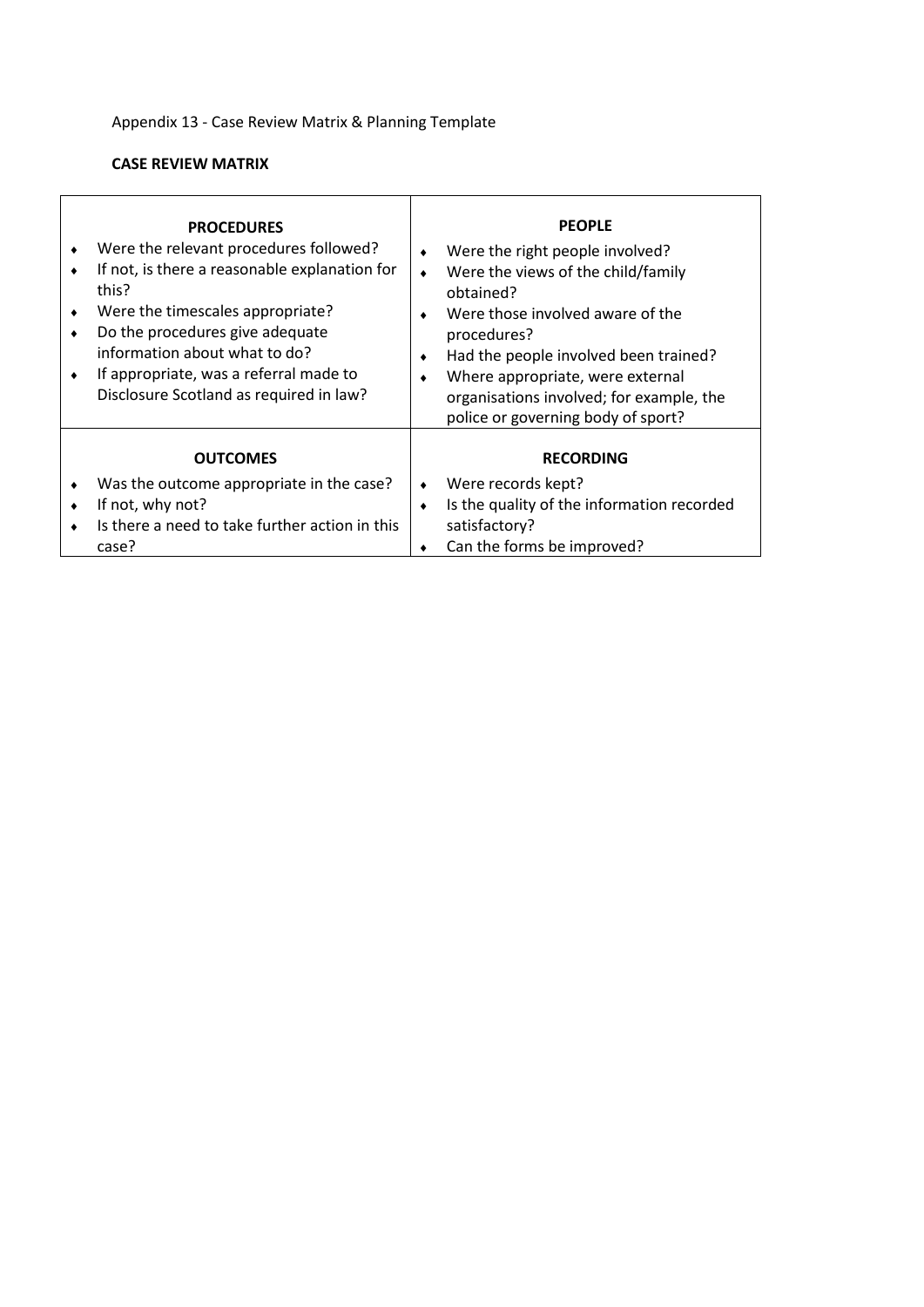#### **CASE REVIEW TEMPLATE**

| Name of reviewer:                 |                                                                                            |
|-----------------------------------|--------------------------------------------------------------------------------------------|
| Case reference:                   | If this record is going to be shared with others, the case should be                       |
|                                   | anonymous - use a unique reference number or identifier.                                   |
| <b>Outstanding investigations</b> | If relevant to this case, have the following been concluded:                               |
| and proceedings:                  | Police and social work child protection investigation? Y/N<br>1.                           |
|                                   | 2.<br>A criminal investigation by the police? Y/N                                          |
|                                   | 3. Any related legal proceedings? Y/N                                                      |
|                                   | If the answer to any of these questions is no, the review cannot                           |
|                                   | proceed.                                                                                   |
| <b>Remit of review:</b>           | List here in bullet point form the reasons for the review                                  |
|                                   |                                                                                            |
|                                   |                                                                                            |
|                                   |                                                                                            |
| <b>Timescales for completion:</b> | This should be the dates when the review will begin and end with the<br>reported findings. |
| How will the review be            | List here the methods to be used to conduct the review; for example:                       |
| conducted?                        | a review of all paper records                                                              |
|                                   | • telephone/face to face interviews with relevant individuals                              |
|                                   | contact with other organisations involved as necessary.                                    |
|                                   |                                                                                            |
| Are there any special             | For example, the child involved has a learning disability.                                 |
| considerations or features        |                                                                                            |
| in this case?                     |                                                                                            |
| How will the findings and         |                                                                                            |
| recommendations be                |                                                                                            |
| reported?                         |                                                                                            |
| Who will the outcomes of          | List internal and external parties with whom information will be                           |
| the review be shared              | shared.                                                                                    |
| with?                             |                                                                                            |
| Is a media strategy               |                                                                                            |
| required?                         |                                                                                            |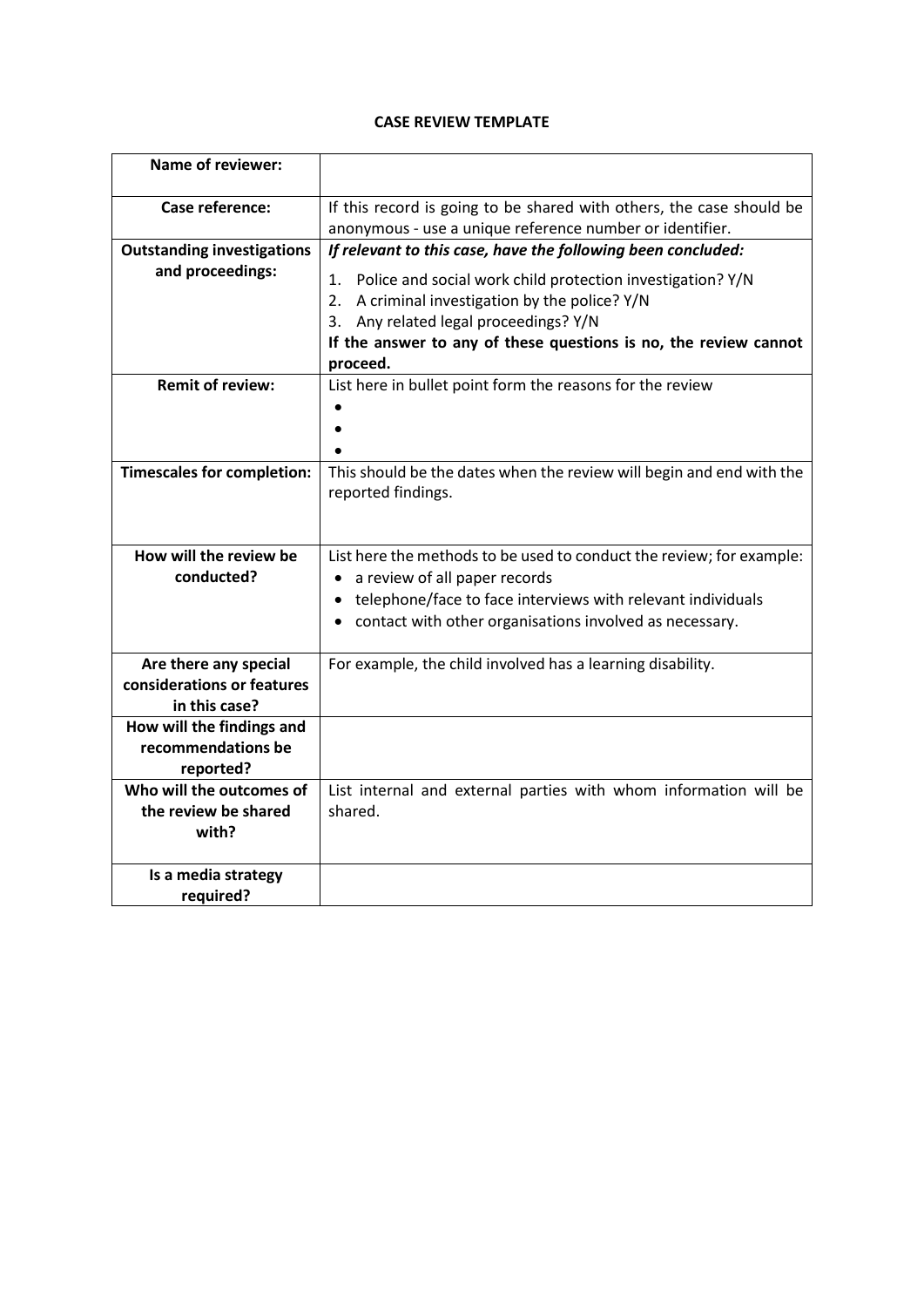## Appendix 14 - **USEFUL CONTACTS AND WEBSITES Scottish Squash 0131 374 2020**

[info@scottishsquash.org](mailto:info@scottishsquash.org) **and**  [child.protection@scottishsquash.org](mailto:child.protection@scottishsquash.org)

| Safeguarding in Sport                               | Children 1st                                       |
|-----------------------------------------------------|----------------------------------------------------|
|                                                     | Unit 8000 Academy Park                             |
|                                                     | <b>Gower Street</b>                                |
|                                                     | Glasgow                                            |
|                                                     | G51 1PR                                            |
|                                                     | www.safeguardinginsport.org.uk                     |
| Children 1ST                                        | 83 Whitehouse Loan, Edinburgh                      |
|                                                     | EH9 1AT                                            |
|                                                     | 0131 446 2300                                      |
|                                                     | www.children1st.org.uk                             |
| sportscotland                                       | Doges, Templeton on the Green                      |
|                                                     | 62 Templeton Street, Glasgow,                      |
|                                                     | G40 1SA                                            |
|                                                     | 0141 534 6500                                      |
| Help For Clubs                                      | www.sportscotland.org.uk                           |
|                                                     | www.helpforclubs.org.uk                            |
| ChildLine                                           | 0800 1111                                          |
|                                                     | www.childline.org.uk                               |
| <b>ParentLine Scotland</b>                          | 0800 0282233                                       |
|                                                     | www.parentlinescotland.org.uk                      |
| NSPCC Child Protection in Sport Unit                | 0116 234 7278                                      |
|                                                     | www.thecpsu.org.uk                                 |
| <b>Scottish Disability Sport</b>                    | 0131 317 1130                                      |
|                                                     | www.scottishdisabilitysport.com                    |
| <b>Volunteer Scotland Disclosure Services</b>       | 777<br>General<br>Helpline:<br>01786<br>849        |
|                                                     | www.volunteerscotland.net/disclosure-services      |
| <b>Disclosure Scotland</b>                          | 0870 609 6006                                      |
|                                                     | www.disclosurescotland.org.uk                      |
| For regulations on prescribed information           | www.legislation.gov.uk/ssi/2010/181/pdfs/ssi 20100 |
|                                                     | 181 en.pdf                                         |
| Commissioner for Children and Young People          | www.sccyp.org.uk                                   |
| Volunteer Development Scotland: information about   | 01786 479 593                                      |
| disclosure for organisations and individuals        | www.vds.org.uk                                     |
| Legislation                                         | www.opsi.gov.uk/index.htm                          |
| <b>UK Safer Internet Centre:</b>                    | www.saferinternet.org.uk                           |
| Child Exploitation Online Protection (CEOP)         | www.ceop.police.uk                                 |
| Respect Me: Scotland's anti-bullying service        | www.respectme.org.uk                               |
| Police Scotland                                     | To report a crime: 101                             |
| Young Minds: The voice for young people's mental    | www.youngminds.org.uk                              |
| health and wellbeing                                |                                                    |
| Internet Watch Foundation: UK hotline for reporting | www.iwf.org.uk                                     |
| criminal online content                             |                                                    |
|                                                     |                                                    |